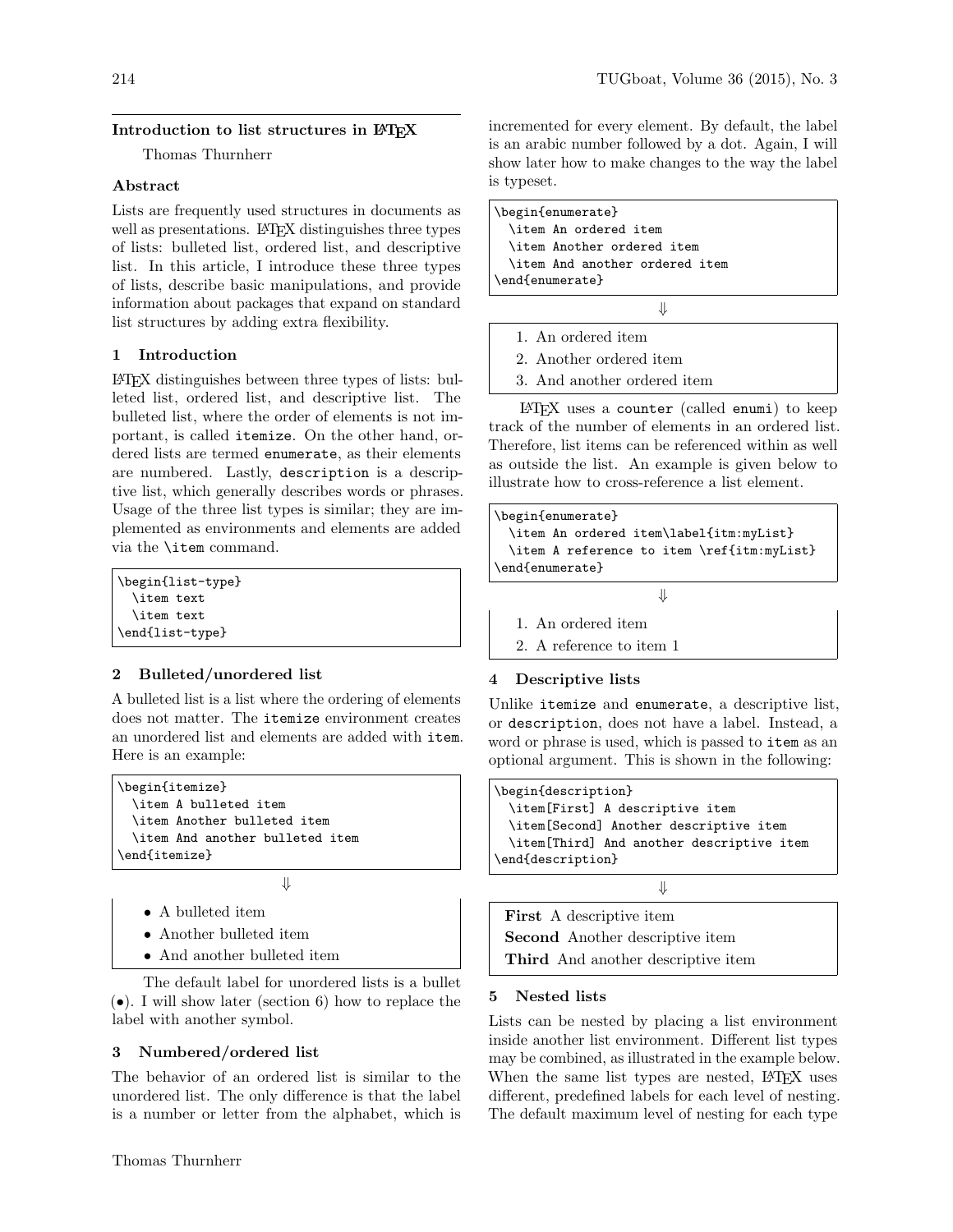of list is four. If more than four lists of the same type are nested, LATEX throws the error: "Too deeply nested".

| \begin{enumerate}                      |
|----------------------------------------|
| \item An ordered list item             |
| \begin{enumerate}                      |
| \item A nested ordered list item       |
| \begin{itemize}                        |
| \item A nested unordered list item     |
| \end{itemize}                          |
| \item Another nested ordered list item |
| \end{enumerate}                        |
| \item Another ordered list item        |
| \end{enumerate}                        |
|                                        |

⇓

- 1. An ordered list item
	- (a) A nested ordered list item
		- A nested unordered list item
	- (b) Another nested ordered list item
- 2. Another ordered list item

## 6 List manipulations

The appearance of a list is alterable. For example, one might want a different label from the default, or to add/remove space between items. There are several packages which implement macros for list manipulations. Some of the most commonly used packages are: enumerate  $[1]$ , enumitem  $[2]$ , and mdwlist  $[4]$ .

Here, I will focus on enumitem as it provides the most comprehensive set of macros to manipulate list structures and comes with extensive documentation. The commands here assume that this package is loaded in the preamble:

| \usepackage{enumitem} |  |
|-----------------------|--|
|-----------------------|--|

#### 6.1 Changing the label

The label can be changed using the optional environment parameter label. In the example below I change the label of an unordered list, which is a bullet by default, to a diamond. Some symbols frequently used as labels for unordered lists are given in table 1 (left column).

```
\begin{itemize}[label=$\diamond$]
  \item A diamond-labelled item
  \item Another diamond-labelled item
\end{itemize}
```

```
⇓
```
- A diamond-labelled item
- Another diamond-labelled item

| Table 1: Label options for itemize and enumerate. |  |  |  |
|---------------------------------------------------|--|--|--|
|                                                   |  |  |  |

|                      | itemize                      |                                            | enumerate |
|----------------------|------------------------------|--------------------------------------------|-----------|
| label                | code                         | label                                      | code      |
|                      | \$\bullet\$                  | $1,2,\ldots$                               | \arabic*  |
|                      | $$ - $$                      | $i$ <sub>i</sub> $i$ <sub>i</sub> $\ldots$ | $\Gamma$  |
| $\ddot{\phantom{0}}$ | $\cdot$                      | $I,II,\ldots$                              | \Roman*   |
| $*,\star$            | <i>\$*\$</i> , $\frac{1}{2}$ | $a, b, \ldots$                             | \alph*    |
| ♦                    | \$\diamond\$                 | A.B                                        | \Alph*    |

Analogous to an unordered list, the label may be changed in a numbered list. Again, available options are listed in table 1 (right column). In the example below, I change the default label (arabic) to roman labelling. Moreover, the number may be combined with parentheses or any punctuation symbol.



- (i) A roman-numeralled item
- (ii) Another roman-numeralled item

## 6.2 Resume numbering from previous ordered list

The enumitem package provides the option resume, which resumes numbering from the preceding ordered list in a new ordered list.

```
Ordered list:
\begin{enumerate}
  \item Ordered list item
\end{enumerate}
Resume previous ordered list:
\begin{enumerate}[resume]
  \item Resumed list item
\end{enumerate}
```
⇓

1. Ordered list item

Ordered list:

Resume previous ordered list:

2. Resumed list item

## 6.3 Vertical space

enumitem implements several parameters to control vertical spacing outside and inside list structures. The parameters are summarized below:

topsep Whitespace above and below list